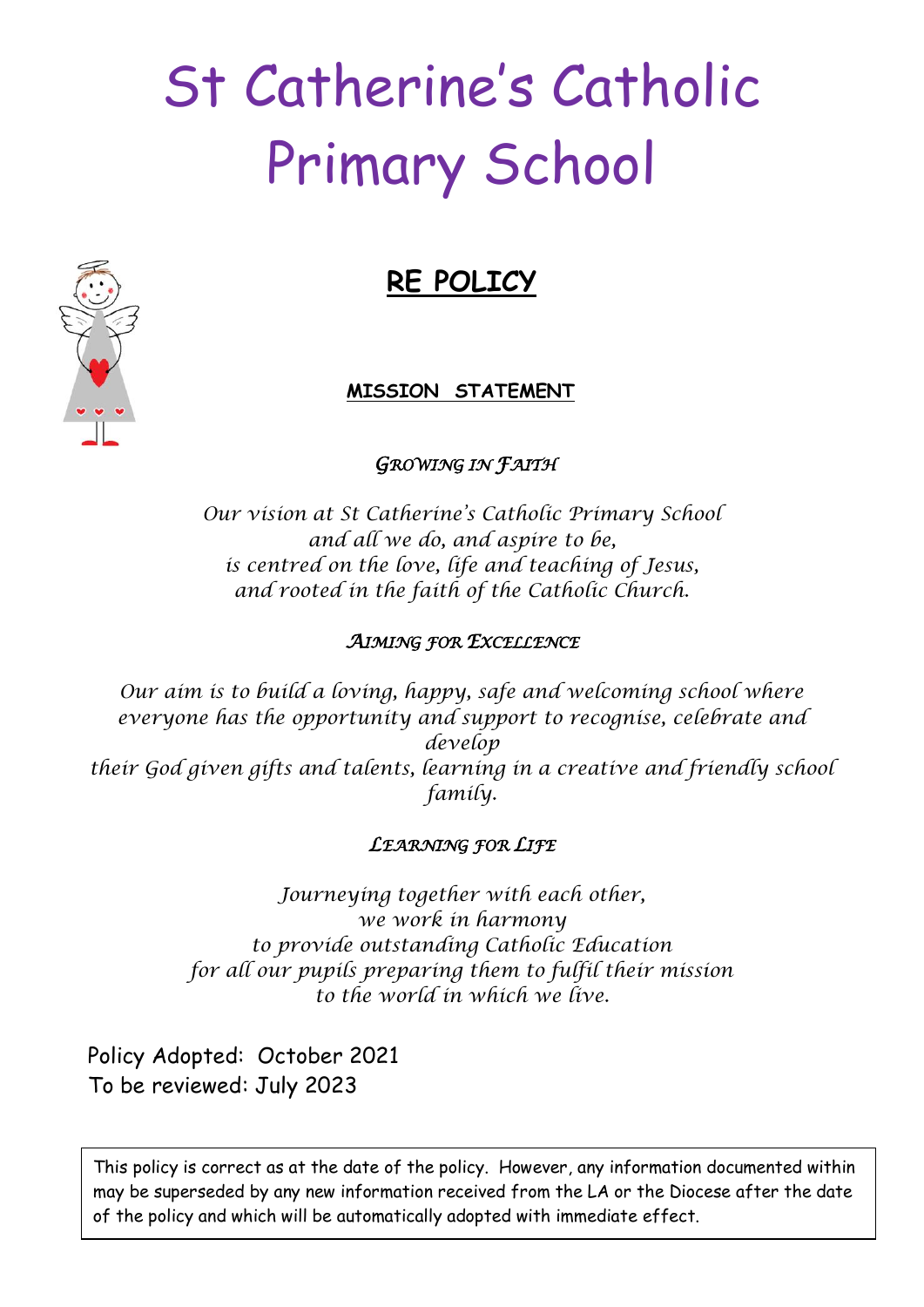#### **ST CATHERINE'S CATHOLIC PRIMARY SCHOOL RE POLICY**

*At St Catherine's Catholic Primary School, our aim in Religious Education is to develop pupils' knowledge, understanding of and ability to respond to our faith. Religious Education takes pride of place in the school curriculum. It complements and enhances experiences which children gain in other areas of their academic, social and spiritual development.*

Good learning in religious education is about:

- capturing each child's innate capacity for awe and wonder
- offering a climate where Christ can reveal himself
- affirming and celebrating the growth of faith
- enabling pupils to think spiritually, ethically, critically and theologically
- the mystery of God and of Jesus Christ and the power of the Holy Spirit recognising the presence of Christ in their own lives and experiences
- $\bullet$  listening, responding to and valuing each child's contributions
- adhering to a curriculum in accordance with the rites, practices and teachings of the Catholic Church
- Catholic Life, Collective Worship and Prayer Life (please see collective worship policy)

Pupils will also develop an understanding of:

- other faiths and cultures
- be encouraged to look beyond the external features of Religion and consider what it means to belong to that faith

Religious Education is provided in six specific ways:

- 1. Specific R.E. lessons
- 2. School assemblies
- 3. Masses, celebrations and liturgies
- 4. Annual Spirituality Weeks
- 5. Spiritual Journaling
- 6. The manner in which staff interact within School

#### Come and See

'Come and See' is our RE Scheme of Work which is used by all schools in our Diocese. 'Come and See' is an invitation to exploration and a promise of life for everyone. Teaching guidelines, approaches and principles are provided in a teacher book for each year group.

Pupils will be encouraged to develop attitudes of:

respect, tolerance, moral responsibility, empathy, compassion, wonder, commitment and perseverance

Pupils will learn/develop the skills of:

- prayer and reflection
- empathy
- analysis, evaluation and interpretation
- **•** questioning
- research
- **•** investigation
- reasoning
- making connections
- using distinctive religious language religious literacy
- collaboration
- speaking and listening
- enquiry and response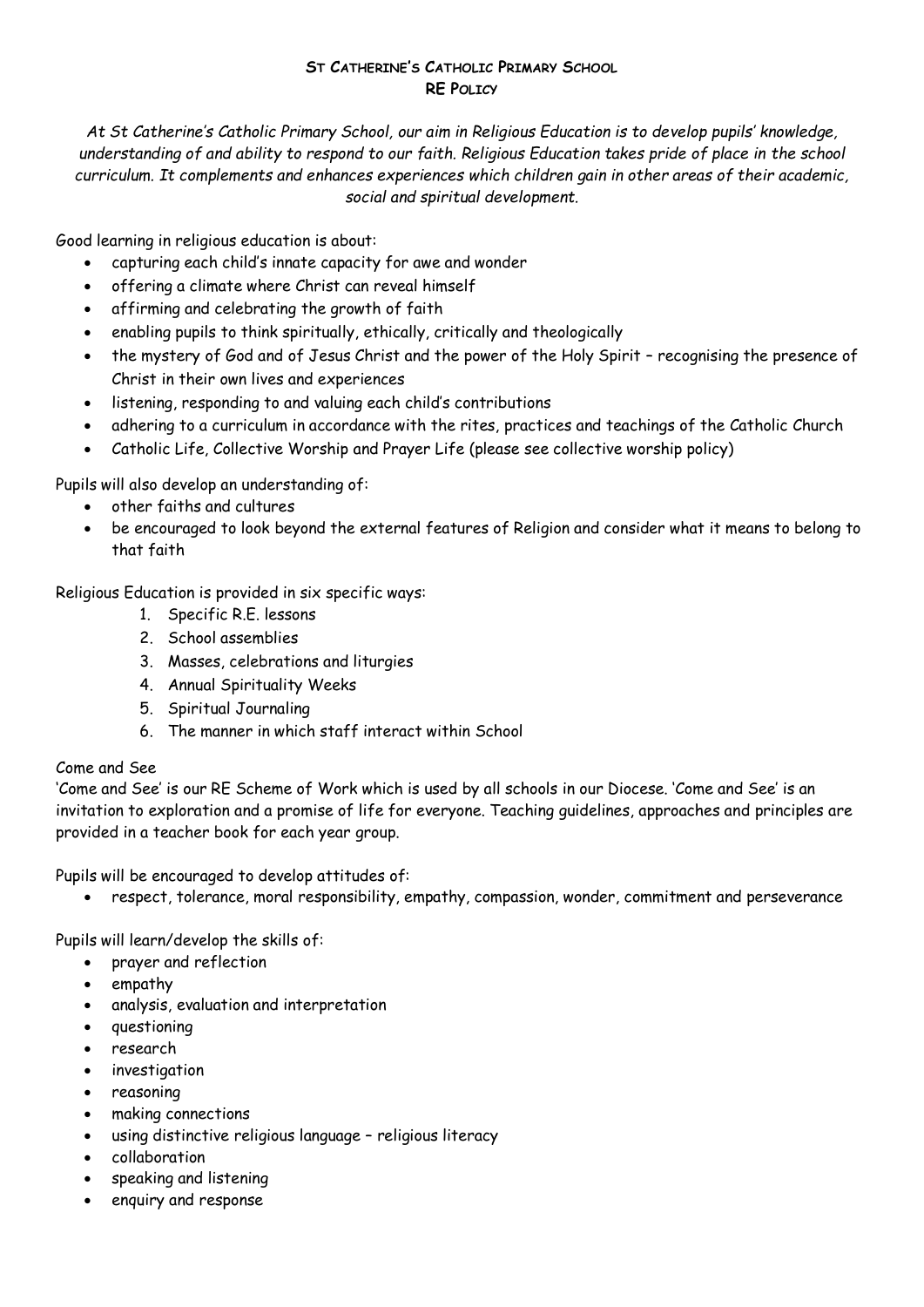Learners will be confident to

- ask deep fundamental ('big') questions and search for answers
- work independently and collaboratively
- inwardly reflect and be willing to share ideas
- use a wide range of resources to enhance their learning and seek out answers
- use a variety of methods to record learning

#### Teachers will:

- create opportunities for prayer and reflection and worship
- $\epsilon$  commit 10% of curriculum time to RF
- follow the 'Come and See' scheme of work
- include a study of other faiths twice a year. Judaism in the Autumn Term and Hinduism in the Summer Term
- plan for R.E. lessons using the RE planning format
	- o the learning intention
	- o the activity/task
	- o differentiated Success Criteria, using the 'driver' words
	- o link with Theological Stepping Stones
- ensure that all R.E. lessons begin with a prayer and end with prayers based around the key words for the Topic
- create a climate that stimulates thinking and celebrates achievement by:
	- o posing open ended questions that challenge pupils
	- o responding to pupils' answers in a way that extends thinking
	- o providing opportunities for independent and collaborative working
	- o providing a wide range of resources to support and enrich learning (visits, ICT/internet, outside speakers)
	- o deploying Teaching Assistants to support, enhance and capture learning
	- o encouraging pupils to record their learning in a variety of ways
- continue to be learners themselves

The RE leader will monitor the quality of learning through:

- lesson observations/drop Ins
- scrutiny of work
- analysis of planning
- pupil conferencing and questionnaires (also carried out by Ethos Governors)
- quality of the learning climate through observations of RE displays, prayer tables and teacher's feedback
- provide oral or written feedback to support professional learning and school development
- assess professional learning needs and make recommendations to the SLT
- share planned learning and RE with parents on a termly basis

Feedback and Assessment:

Feedback will be used to reinforce learning, stimulate further questioning and identify next steps

- EYFS oral feedback and highlighting of the Learning Intention
- Years 1 & 2 highlighting of Success Criteria and one Next Step marking per Topic
- Years 3 & 4 highlighting of Success Criteria and one Next Step, one Self and one Peer (supported/modelled) marking per Topic
- Years 5 & 6 highlighting of Success Criteria and one Next Step, one Self and one Peer marking per Topic